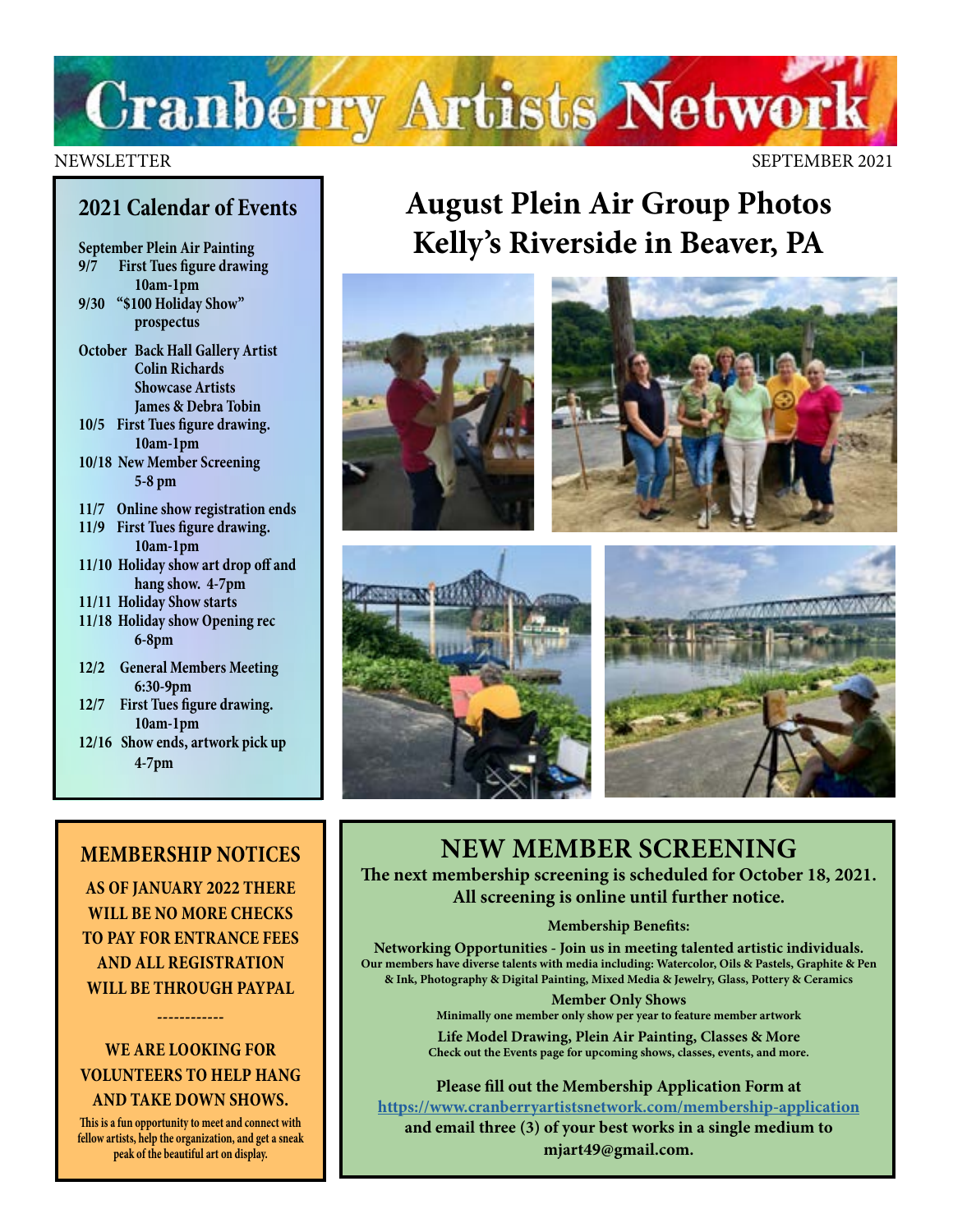

#### **Collage Meet-Up by Contemporary Craft**

Join us on the third Wednes- day of the month for Collage Méet-up day in the Mixed Me-<br>dia Studio.

Meet-ups are a great way to get to know other artists working in a similar medium and enjoy the company of others while you craft. No formal instruc-<br>tion is offered during the meetup, but everyone is encouraged to learn from each other.

Dates:

 August 18 September 15 October 20 November 17 December 15

Time: 11am-1:30pm

Cost: Pay what you can. There is a suggested \$10 donation per session.

Materials: Bring your own ma-<br>terials (paper, glue sticks, etc.) and feel free to use Contempo-<br>rary Craft's stash of old mar-<br>keting postcards, etc. to create your collages. Contemporary Craft will provide scissors, cut-<br>ting mats, and a large, bright ting mats, and a large, bright<br>Studio space to work in!

Lunch: You are welcome to bring a bag lunch to enjoy while you are here or you can order food from any of Pitts- burgh's many meal delivery burgh's many meal delivery<br>services.

Location: Contemporary Craft (5645 Butler St., Pittsburgh, PA 15201)

COVID-19: Masks are not re- quired for vaccinated visitors

If you require accessibility ac- commodations, please let us know by calling 412.261.7003 and we are happy to assist you.

## **Cranberry Artists Network**

#### **SEPTEMBER FEATURED ARTISTS WELCOME NEW MEMBERS!**





**Patrick Ard** Email: ardifacts2014@gmail.com Website:<https://www.patrickardart.com> Primary Media: Acrylic

Member Information: I am from Cranberry Twp and manage and live at an apartment community right behind the Marriott on route 228 called "The Haven at Cranberry Woods". I graduated from The Art Institute of Pittsburgh in 2007 with a Bachelor of Science Degree and majored in Graphic Design. I have always been interested in art but hadn't really been active with it until Covid and working from home.





#### **Joan Barenbregge**

Email: j.barenbregge@gmail.com

Primary Media: Acrylic, or mixed media paintings

Member Information: Member of the Pittsburgh Society of Artists. Participated in exhibits at the North Hills Art Center. Participated in several Art Walks in Sewickley, PA. Former owner of Élan Gallery, Sewickley (closed 2012)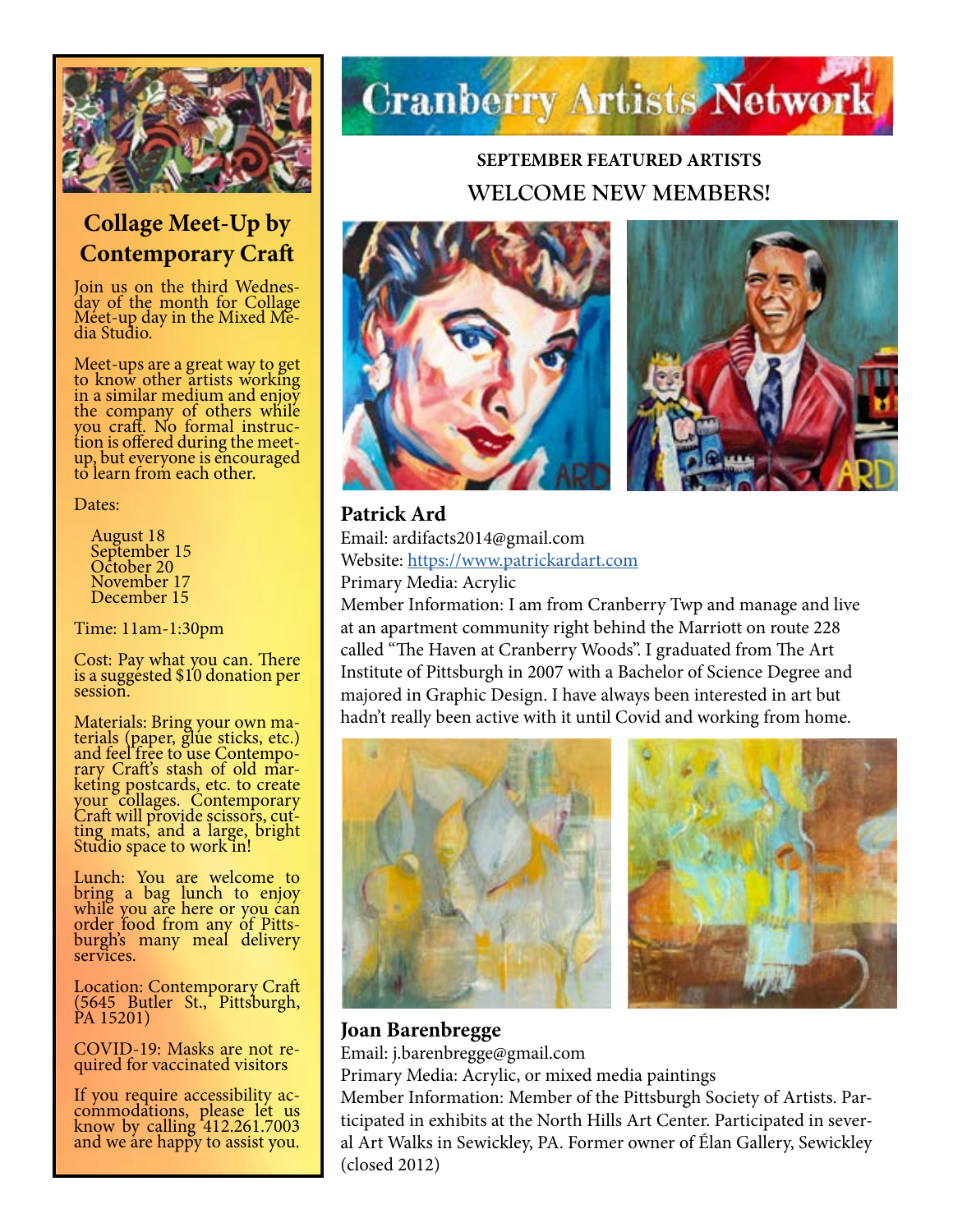

#### **WELCOME NEW MEMBERS!**





**Susan E Drennan Drennan** Email: susanedrennan@gmail.com Website:<http://www.susandrennanart.com>

Primary Media: Oil

Member Information: I create art in many medias including sculpture. Graduated with a BFA with High Honors, from Montserrat College of Art. Accepted into the Masters program at Mass Art, Boston. Two portraits in the Pittsburgh Children\'s Museum until Jan. 1st, 2022. Two awards in Gloucester, Mass. for portraits. Other awards from Danvers for best in Show and 1st place for a Portrait. Award for best conceptual work from Montserrat for installation on the opioid epidemic. Artwork currently hanging for the month of August at the Wunderbar Coffee and Crepes, Harmony and at the Curio\_Cool Gallery in Zelienople.

#### **Heidi Walsh**

Email: heidi@inkprintstudio.com Website:<https://www.inkprintstudio.com> Primary Media: Acrylic paint, Ink Member Information: I am from a painter and illustrator born and raised in Pittsburgh, PA. After stydying In terior Design at the Art Institute of Pittsburgh, I went on to pursue a variety of different careers. Realizing that the creative aspects of my work was what I loved most, I decided to finally pursue my lifelong passion of paintuing and lustratin. I find my inspiration from travel and the beauty of nature and I enjoy the transformation of my vision into art. My work encompasses a wide variety of styles and mediums with a strong focus on floral elements and attention to detail. I just completed my most ambitious project to date, a large scale interactive sidewalk mural in Hollywood, Florida.





#### **LIVE FIGURE DRAWING SESSIONS**

Live figure drawing sessions at CAN Member **Lorrie Anne Minicozzi** - Portrait Society of America - Western Pennsylvania Ambassador's studio in Gibsonia PA

- The fee is \$10 per 3-hour session and will vary weekly between draped, costumed, and nude posing.. - The upcoming sessions are scheduled for Sunday afternoons from 1-3 pm. More sessions may be added as needed. -The Dates Follow: September 5, 12, 19, 26

As advance coordination needs to occur, an RSVP for each individual session will be needed in advance. -There will be tables and chairs, great natural and studio lighting, ample space to spread out, room for easels and light refreshment provided.

- In the interest of Covid, the models have been vaccinated and social distancing will be encouraged.

Please feel free to text or call with any additional questions 631-697-4065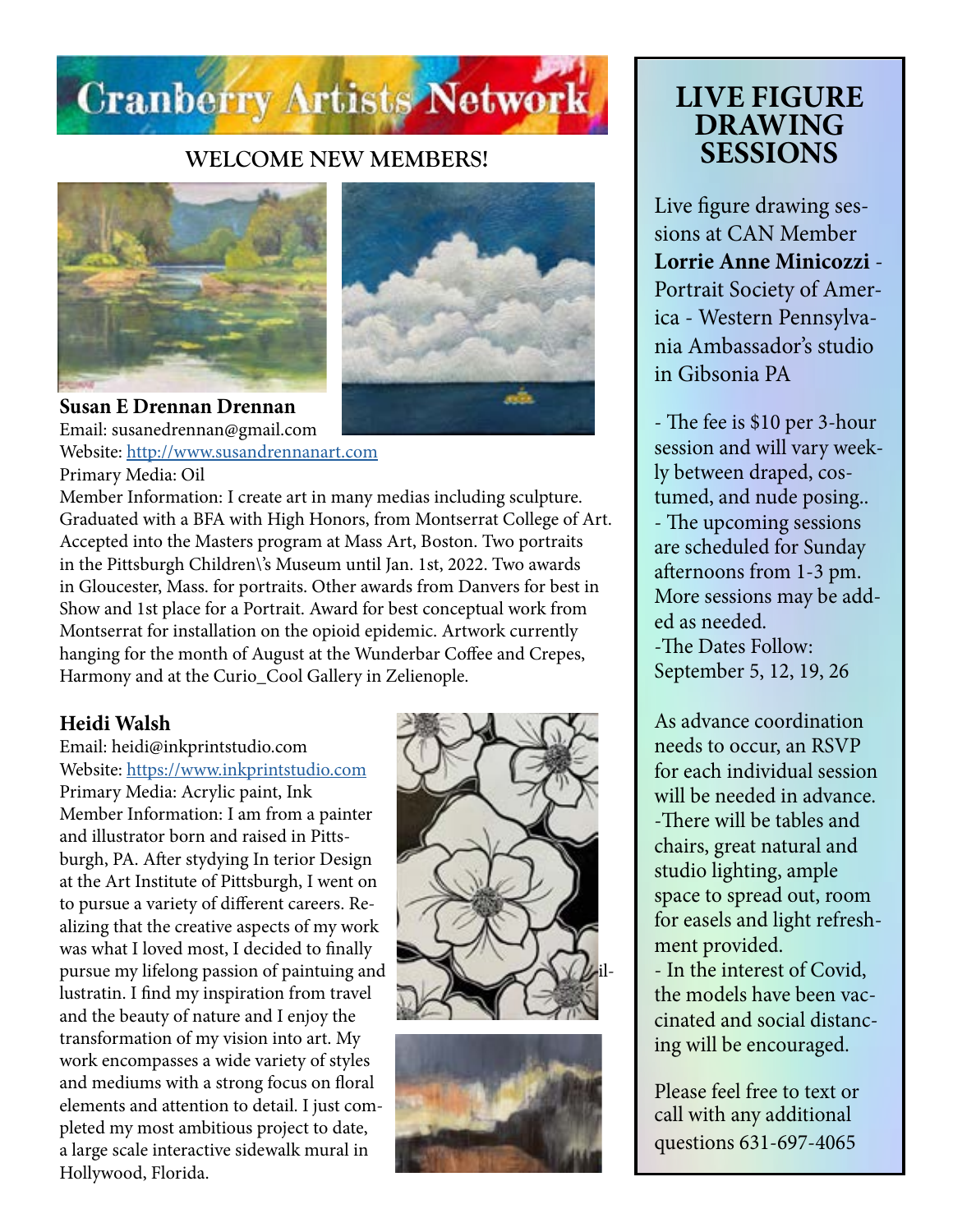#### **CALL FOR ARTISTS Coraopolis Fall Festival and Art Walk**

#### **October 16th, 12-4 pm**

Coraopolis Fall Festival and Art Walk and will be pairing in-person regional artists/artwork with participating businesses.

In addition to the art walk, the fall festival will provide an opportunity to book vendors at the 5th Avenue lot location.

Artists will be welcome to display original art and prints for sale and may also do plein-air to capture the day.

Artists interested in being added to the participant list, please email

**Debra Tobin at westhillsartists@gmail.com**



Membership year is Sept 1 -Aug 31 *Membership is open to all art enthusiasts who share our mission.*

Membership Cost: \$25 single and \$35 family Some membership benefits include: • Guest speakers and demos • Monthly Zoom Show and Share • Plein Air Days

• Eligibility annual art show and other league-sponsored events

• Ongoing Pittsburgh Airport Area Chamber of Commerce Gallery • Newsletters and Social Media •Interaction with other artists

For more info and sign up form please visit our Membership Page at **<http://westhillsartleague.com/>**

## **Cranberry Artists Network**

MEMBER NEWS



.September 2021 will be a busy month for **Elizabeth Betty Asche Douglas**  magnified by her involvement in several significant anniversary events. Women of Visions, Pittsburgh is celebrating its 40th anniversary in two current exhibitions, one, sponsored by the Bank of New York, now at Touchstone Center for the Arts after several months in Pittsburgh's Steel Plaza Gallery. Betty has two paintings in that show. She has one painting in a show of works inspired

by MoTown music recordings, which after a successful run at Pittsburgh's Kelly Strayhorn Theater, will be moving to a NYC gallery. Other stuff includes her Involvement in Sweetwater's annual Mavuno Festival, which begins 18 Sept.



**Larry Brandstetter'**s "You had me at Woof!" has proven to be a fun and popular illustration. In a field of 180 international entries, I'm pleased to announce achieving a Bronze Award in the Camelback Gallery Paint My Pet 2021 Exhibition. [https://www.](https://www.camelbackgallery.com/paintmypet2021exhibition) [camelbackgallery.com/paintmypet2021ex](https://www.camelbackgallery.com/paintmypet2021exhibition)[hibition](https://www.camelbackgallery.com/paintmypet2021exhibition)

Larry received notification that Juror, Patrick Lee, nationally known and internationally collectartist, has selected two of my drawings to be part of this year's Latrobe Art Center's Mister Fred Rogers Fine Arts Juried Exhibition. www.latrobeartcenter.org. Show dates: Wednesday, September 1 to September 30, 2021. I hope you can join me at the OPENING RECEPTION & AWARD CEREMONY on THURSDAY, SEPTEMBER 9 from 6 to 8 pm.





Larry's next speaking event is September 2nd with Bethal Park Artist Guild. He is planning to introduce a doodling presentation the same time. It'll like the Spinning Plate Guy on the Ed Sullivan Show.

You Are Here Gallery in Jeanette invited Larry to show his art in their Anniversary Exhibit 2021. He was one of the featured Artists at their inaugural event three years ago. [http://www.yah406clay.org]( http://www.yah406clay.org) Show runs through to September 11th.

North Hills Art Center 2021 Members' Art Show. Show dates: September 20 thru October 8, 2021. Larry will have three brand new pieces of art entered. A wild ink drawing, "Finding the Moon Goddess"...a must see, Aztecs in t-shirts with catchy sayings. He just finished a new color pencil piece, "Alligators can't climb trees" very fun, he knows you'll like it GRRRR.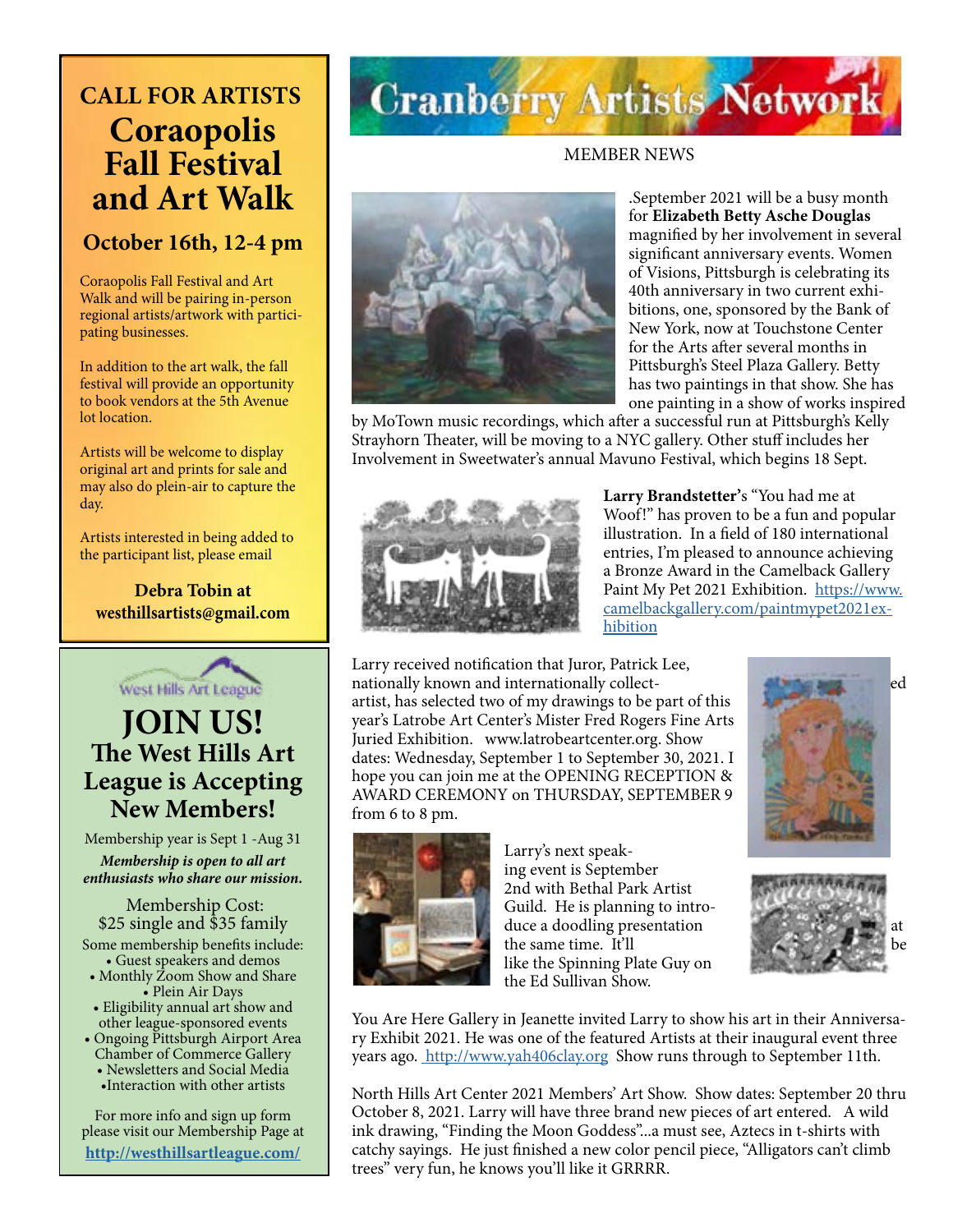

MEMBER NEWS

**Holly Pultz's** painting "Dudes" has been acepted into the PWS Pittsburgh Watercolor Society Aqueous Open 2021 October 1 – November 30 Online via PWS Website Virtual Reception October 1, 6-8 P



**Amy Short**'s Beatrice the Protector is featured in the Beautiful Bizarre Art 2021 Competition. Artists from 82 different countries entered. Entries were received in various Traditional mediums across the fields of painting, drawing, collage, art dolls, installation, fibre art, embroidery and mixed media. They have received sculptures in multiple mediums including metal, wood, stone, resin, ceramic, clay, wool, found objects and even chewed bubblegum! @beautifulbizarremagazine. [https://beautifulbizarre.net/2021/08/07/beautiful-bizarre-art](https://beautifulbizarre.net/2021/08/07/beautiful-bizarre-art-prize-2021-entries-closed/)[prize-2021-entries-closed/](https://beautifulbizarre.net/2021/08/07/beautiful-bizarre-art-prize-2021-entries-closed/)

**Gina Judy** has been accepted by the Cincinnati Art Club for their 53rd Viewpoint Annual National Juried Exhibition which runs Sept 17- Oct 16.

**Lorrie Anne Minicozzi** is proud and honored to be the guest speaker/demonstrator at the Merrick Art Gallery in NewBrighton, PA for the Beaver Valley Artists group meeting 7pm on September 9, 2021. This event is free and open to the public. Masks are encouraged.



The NHAC will take a 30% commission on any piece of exhibited art that is sold

No piece of artwork shall be substituted or removed until the last day of the show.

2D & 3D juried art exhibit is juried for awards only. This is not a juried entry show. However, the Art<br>Center retains the right to reject artwork that is deemed inappropriate.

\* Not a member? Join now to be eligible for participation!

\*PHOTO FEE: \$5 PER PIECE if NNAC takes the<br>photo(s) of your piece(s) for the virtual show.<br>info@northhillsartcenter.org labeled as follows: **LAST NAME TITLE MEDIUM PRICE**<br>ex: SMITH STREAM OIL 300



3432 Babcock Blvd | Pittsburgh, PA 15237 | 412-364-3622 | info@northhillsartcenter.org | northhillsartcenter.org

#### **CALL FOR ARTISTS**

#### **Plein Air Artists Wanted for the 11th Annual Crush & Brew Tasting**

**(Artisan Homemade Wine & Homebrew Beer Tasting) Saturday, September 18th 6:30-9:00 pm Church Street 13th to 14th Ambridge, PA**

> **Artists May set up beginning at 2:00pm**

Artists will be welcome to display original art and prints for sale.

All volunteers will receive admission to the event, including beer and wine tasting.

Artists interested in being added to the participant list, please email **Debra Tobin at debratobin@ymail.com**

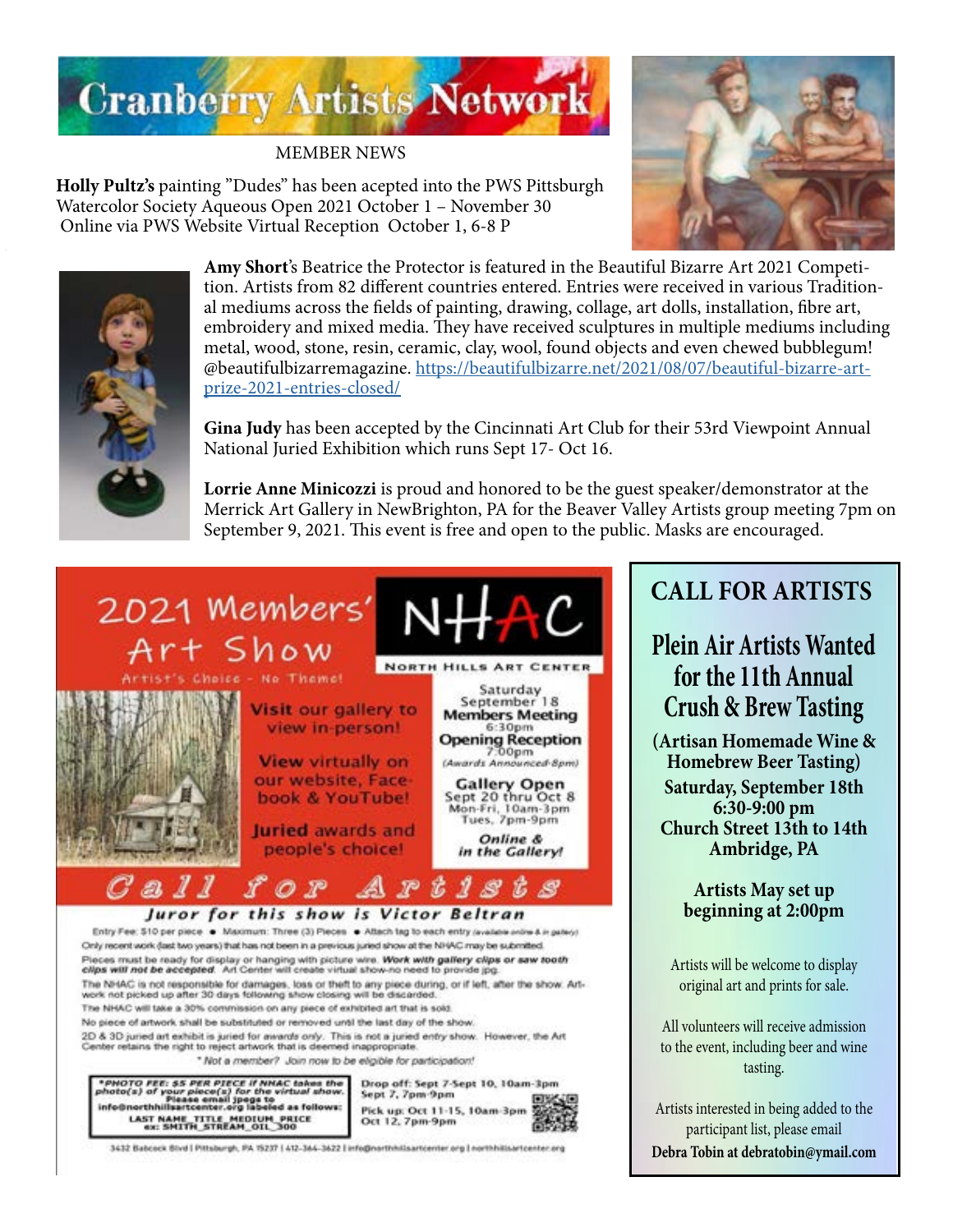#### **CALL FOR ARTISTS**

## **Cranberry Artists Network**

### "Celebrate Steubenville Today" Art Competition

Sponsored by the Steubenville Art Association

**THEME:** Celebration of the City of Steubenville architecture and the vistas Steubenville has to offer.

**THEME SCOPE:** The subject for any potential artwork to be submitted shall be any current view the artists chooses provided it can be identified as being in the City of Steubenville. Views may be of the city from across, above, or along the river, or any other vantage-point of the city the artist can locate. Full views of buildings, structures, sculptures; or details of buildings or structures, is acceptable and eligible.

**MEDIUM:** All two-dimensional artistic media: Oil, Acrylic, Pastel, Pencil, Colored-pencil, Char-coal, or Ink Drawing, Water Media, Mixed Media (includes collage), Cold Wax, Encaustic. Sculptures of any traditional material (clay, wood, metal, etc.) are also eligible. NO live vegetation. No jewelry, as we cannot secure it. Printmaking processes resulting in what would be considered original works of art (relief {linocut,woodcut, monoprints}, intaglio {etching,engraving}, serigraphy {stencil} or planographic {stone lithography}) are permitted. No photographic prints, photo-transfers, digital-imaging, videos, or installations. Sculpture should be free-standing or your own pedestal should be provided, unless able to be placed on a regular-tabletop. No loose-pieces for three-dimensional artwork…all pieces should be adhered and secured. Hanging relief/three-dimensional work that does not protrude more than six-inches from the wall and that does not exceed the weight-limit of 25 lbs., is also permitted. We reserve the right to refuse any two-dimensional work that will not securely hang on our system, or any three-dimensional work that cannot be appropriately displayed.

**LOCATION:** Eastern Gateway Community College, main-floor corridor, 4000 Sunset Blvd., Steubenville, OH

**WHEN:** DROPOFF/RECEIVING/PAYMENT will be at the show location on Thursday November 4 from 9 AM-4 PM and Friday November 5 from 12PM-6PM. EXHIBIT RUNS FROM SATURDAY, NOVEMBER 13 to DECEMBER 1, 2021. Viewing hours are during Eastern Gateway Community College regular hours of operation. PICKUP Thursday DECEMBER 2 noon to 4:00 PM and Friday DECEMBER 3 4:00-6:00 PM.

#### **OPENING RECEPTION/AWARDS PRESEN-**

**TATION:** A reception and awards presentation open to the public will held Saturday, November 13, 2021, 2:00 PM-4:00 PM in FOUNDERS HALL

(downstairs glassed-gathering area of Eastern Gateway Community College). Awards will be presented at 2:30 PM.

**ELIGIBILITY/ENTRIES** Any living artist of all levels of experience and from any location, 18 years of age or older may enter up to three pieces for \$25. IN PERSON delivery and pickup only.

**REQUIREMENTS:** PROFESSIONAL CATE-GORY ORIGINAL artwork only; this means it is the compositional design of the artist and/or the photograph used is taken BY the artist. Work can also be done 'en plein-air' (live, on location) or from the imagination. Jurors' Awards will be given from this category ONLY. Artwork must have been created October 2019 or AFTER.

**OPEN CATEGORY** This category is less restrictive. Entries in this category are eligible for memorial-awards and special-awards, such as Mayor's Choice, People's Choice ONLY. Work done from internet-references, class-instruction, or vintage-photos or photos where the artist has permission of another photographer MUST be placed in this category. Artwork must have been created October 2019 or AFTER.

NOTE: If you, your business or organization would like to receive publicity in our show-materials, contact Judy Schmidt, President, at 740- 424-3835 if you would like to provide funds for an award or memorial tribute.

**ARTWORK:** Eye-hooks and wire and ready to hang. Gallery-wrap is permitted for panel or canvas. Water media must also be matted and under glass or plexiglass. Pastels should be under glass, with or without matting. Size limits 48" in any direction. Nothing over 25 pounds. The subject view of the city and the entry category must be identified on the bottom or back of the entry form along with the official entry tag with artist's identification.

**PRIZES:** OVER \$900 in PRIZE MONIES: Mr. **BILL KARAFFA**, an independent qualified judge from Pittsburgh, not affiliated with the SAA, will select the following winners: Best of Show \$ 275 Second Place \$150 Third Place \$100 Fourth Place \$75 and four honorable-mentions at \$50 each. There will also be special awards given (Mayor's Choice, People's Choice, Memorial-Awards, etc.) which will later be announced in show materials.

**COMMISSION:** Art sold will be assessed a 20% commission fee retained by SAA.

**INSURANCE:** Insurance on all works of art is the responsibility of the artist.

**AGREEMENT AND PERMISSION** Submission of work guarantees an agreement to all the conditions in this prospectus, including permission for reproduction in print and electronic media and new-releases for purposes of SAA publicity.

**QUESTIONS??** Any questions, please contact co-chairs Bob Watson at 678-787-5245 (or Gina Judy at 740-765-4410 if questions about the high-school student-exhibit.)

**ENTRY PROCEDURE:** Please fill out the attached entry form, and be sure to list the name and location of your building and/or vista, and bring with your painting(s) to receiving inside the main entrance hallway by the lecture-halls at EASTERN GATEWAY COMMUNITY COLLEGE, November 4, and 5, 2021. Cash or checks will be accepted. Please make checks payable to Steubenville Art Association.

**steubenvilleartassociation@yahoo.com**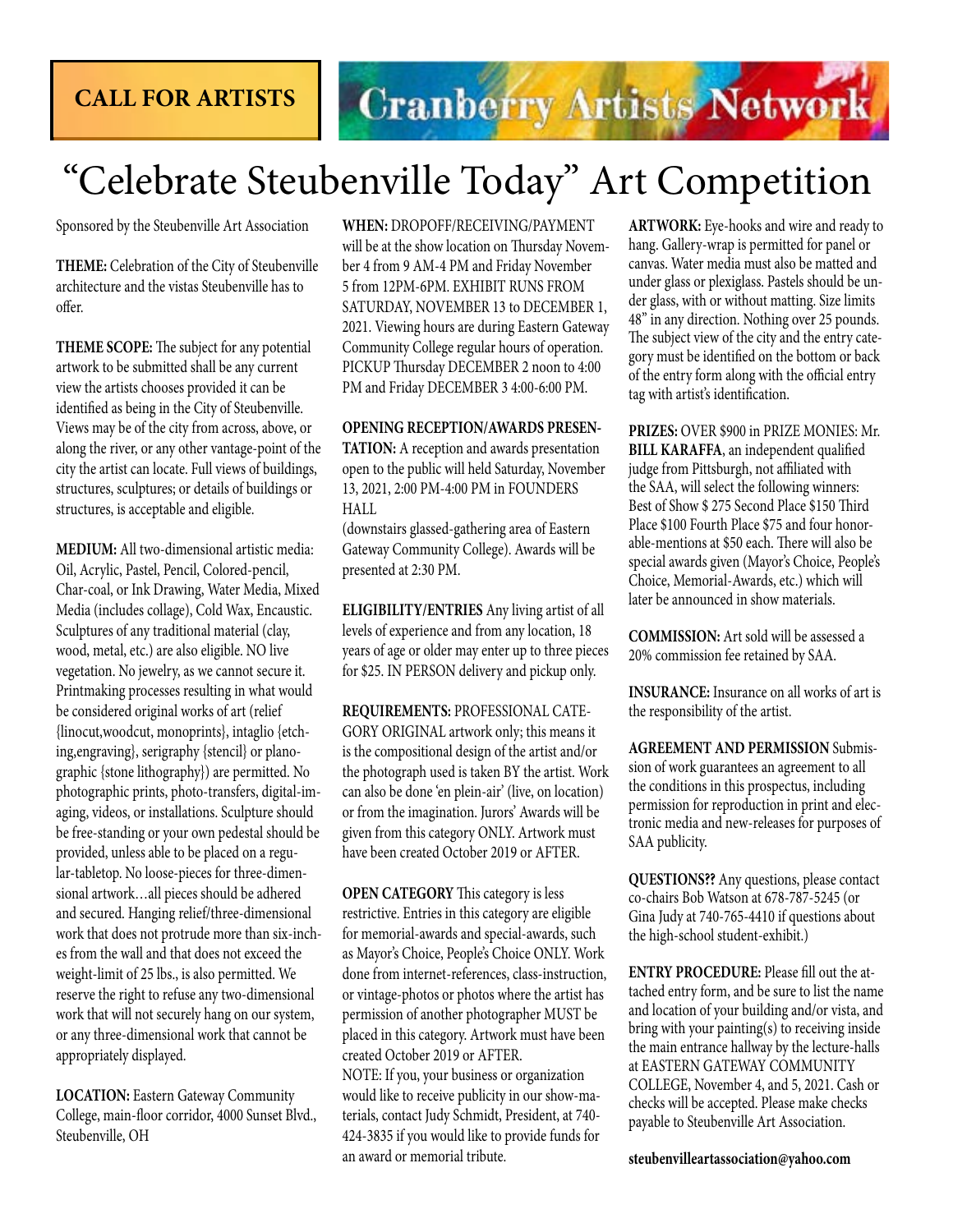

#### **CALL FOR ARTISTS**



**BLACK AND WHITE 2021 Semi Annual International Online Juried Visual Arts Competition deadline September 12, 2021 \$18 for two images**

**Open to all artists 18 years and older. All painting mediums allowed including pencil, charcoal, mixed media, photography, digital painting, collage and sculpture. Artwork may be any subject matter with the colors black, white and/or shade of grey.**



**For our competitions your work does not have to be for sale. We promote your work and if there are any inquiries about your work we refer the client to you, we do not take any commission.**

**https://www.camelbackgallery.com/blackandwhite2021-2**

**INTO THE WILD 2021 International Online Juried Visual Arts Competition Annual Event deadline September 26, 2021 \$18 for two images**

**Open to all artists 18 years and older. All painting mediums allowed including pencil, charcoal, mixed media, photography, digital painting, collage and sculpture. Artwork may be any wild animal including birds, fish, reptiles, mammals.**



**For our competitions your work does not have to be for sale. We promote your work and if there are any inquiries about your work we refer the client to you, we do not take any commission.**

#### **<https://www.camelbackgallery.com/intothewild2021>**

#### **ONLINE SOLO EXHIBITIONS**

**International Online Juried Bi-Monthly Solo Exhibition Deadline September 30, 2021 Now Open Application fee \$35.00 (non-refundable)**

**Open to all artists 18 years and older. Visual art mediums allowed are painting, mixed media, drawing, collage, digital paintings, photography & sculpture. All subject matter allowed. The artwork must be a cohesive body of work with the same distinct style, consistency and theme. No political, profanity or nudity allowed. The artist must have at least 6 cohesive pieces for the solo exhibition, however, the artist may present up to 10 for jury review and selection.** 

**Six artists will be chosen from the two deadlines for the upcoming year's online solo exhibition schedule and artists will be assigned in random order for following show dates: September 1 - October 31, 2021, November 1 - December 31, 2021 January 1 - February 28, 2022, March 1 - April 30, 2022 May 1 - June 30, 2022, July 1 - August 31, 2022 (All submitting artists will be mentioned even if not selected) (We do not sell artwork, we do not take a commission. All inquires are sent directly to the artist.)**

**<https://www.camelbackgallery.com/copy-of-solo-exhibition>**

#### **CALL FOR ARTISTS**



#### **Associated Artists of Butler County announces its Annual Juried Nature and Wildlife Exhibit.**

October 2-31, 2021 Artwork should reflect the theme of "Nature and Wildlife."

Deadline: midnight Sept 1, 2021

Info and Registration: [https://www.cognitoforms.com/But](https://www.cognitoforms.com/ButlerArtCenter1/NatureWildlife21)[lerArtCenter1/NatureWildlife21](https://www.cognitoforms.com/ButlerArtCenter1/NatureWildlife21)



**The Art Center Fall Mini Art Crawl 2021**

**Saturday, October 2nd from 5-7pm Deadline to apply: September 12 Downtown Butler**

The Art Center is sponsoring the Fall Mini Art Crawl again this year on Saturday, October 2nd from 5-7pm. We have downtown Butler businesses that are willing to host artists and their artwork, so we need YOU to submit your artwork. The show is a mini artwork show. All pieces must be 6" or less not counting the framing or means of display. Photos, paintings and 3D works are all welcome. Won't you help us make this event a success? For more information, check out the Upcoming Shows page, email us at events@ butlerartcenter.org or call us at 724-283-6922.

Be a part of this exciting downtown Butler evening!!

**[https://www.cognitoforms.com/](https://www.cognitoforms.com/ButlerArtCenter1/_2021FallArtCrawlArtistSubmission) [ButlerArtCenter1/\\_2021FallArt-](https://www.cognitoforms.com/ButlerArtCenter1/_2021FallArtCrawlArtistSubmission)[CrawlArtistSubmission](https://www.cognitoforms.com/ButlerArtCenter1/_2021FallArtCrawlArtistSubmission)**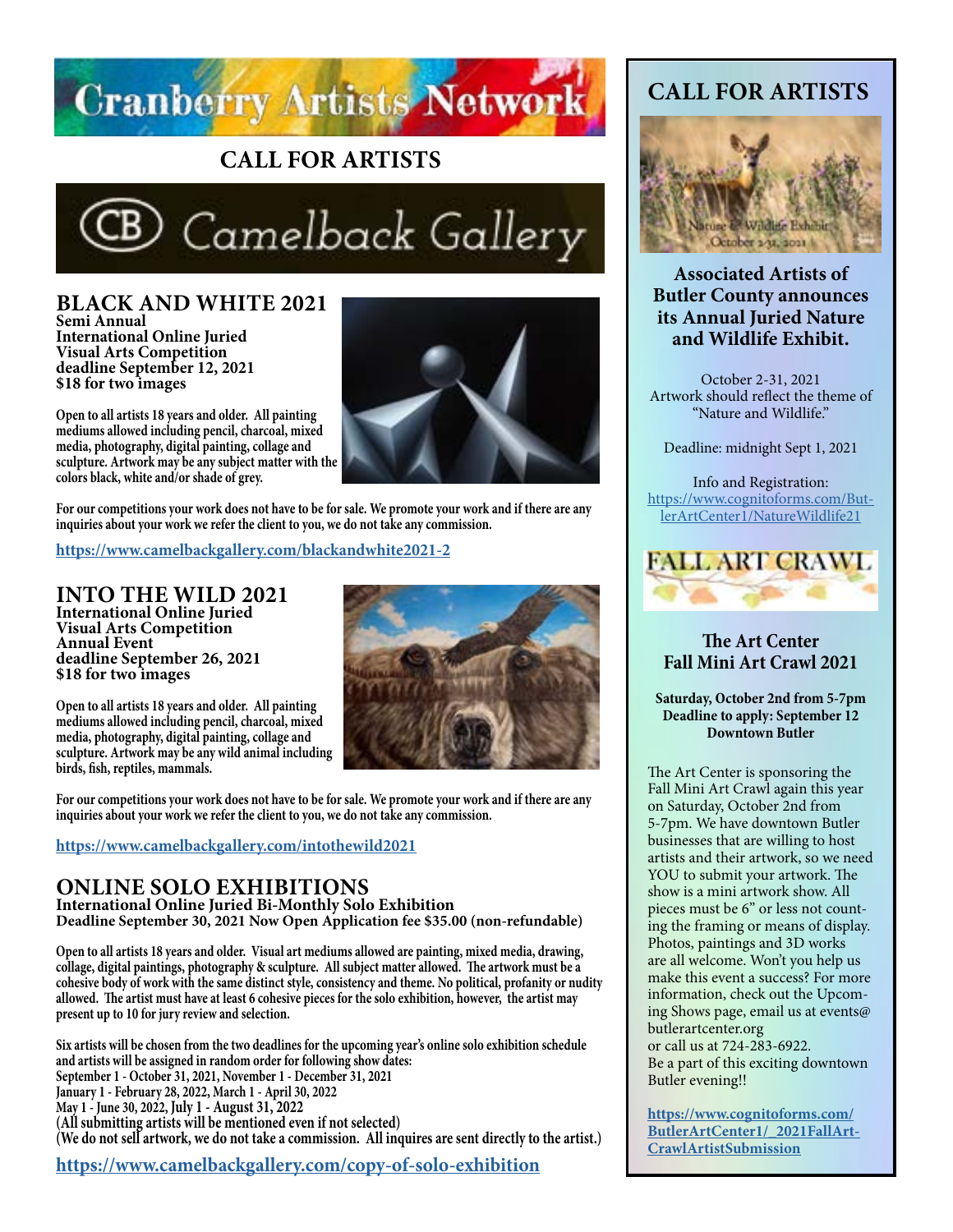#### **CALL FOR ARTISTS**



#### **Tuscarawas County Art Guild 2021 Fall Art Exhibit**

Opening Nov 20, 2021 Tuscarawas County Center for the Arts 461 Robinson Dr. S.E. New Philadelphia 44663

Entry Date Friday Oct 29, 2 to 7pm Saturday Oct 30, 9am to 3pm

 Delivery - All art must be delivered to the Tuscarawas County Center for the Arts at time of entry. All entry labels must be completed and attached to the upper left back of artwork or attached to a side of other forms of art.

Removal - All entered works of art in the show is to be removed from the Art Center Dec. 17, 20, 21, 10am & 2pm. Dec. 18, 9am to 2pm.

Entry Fees Entry fee for TCAG members is \$30 - \$35 non-members. 4 pieces max.

#### Rules:

[https://8c2664aa-42a6-](https://8c2664aa-42a6-468d-8c65-ee65af3da94c.filesusr.com/ugd/7afdc2_ef3868173c4e4e0288697007a89d96aa.pdf) [468d-8c65-ee65af-](https://8c2664aa-42a6-468d-8c65-ee65af3da94c.filesusr.com/ugd/7afdc2_ef3868173c4e4e0288697007a89d96aa.pdf)[3da94c.filesusr.com/](https://8c2664aa-42a6-468d-8c65-ee65af3da94c.filesusr.com/ugd/7afdc2_ef3868173c4e4e0288697007a89d96aa.pdf) [ugd/7afdc2\\_ef3868173c4e4e-](https://8c2664aa-42a6-468d-8c65-ee65af3da94c.filesusr.com/ugd/7afdc2_ef3868173c4e4e0288697007a89d96aa.pdf)[0288697007a89d96aa.pdf](https://8c2664aa-42a6-468d-8c65-ee65af3da94c.filesusr.com/ugd/7afdc2_ef3868173c4e4e0288697007a89d96aa.pdf)

Special arrangements can be made by calling William Koch 740-922-1880

## **Cranberry Artists Network**



#### Pam Wenger Weekend Watercolor Portrait Workshop Saturday, Oct. 2 and Sunday Oct. 3 from 9am to 4pm

Pittsburgh Watercolor Society is delighted to present a Weekend Watercolor Portroit Workshop with Pam Wenger. Pam is a retired teacher who has won numerous awards from the American Watercolor Society [AWS], National Watercolor Society (NWS), Pennsylvania Watercolor Society, Pennsylvania's "Art of the State", and Baltimore Watercolor Society's Mid Atlantic shows. Pam's work has been featured in Splash Magazine, in Artist's Magazine, and the has worked with Charles Reid and Ted Nuttal. Pam's art can be viewed on her website at www.pamwenger.com and on Facebook at facebook.com/pamwengerwatercolor.



**Total added with** people through their expressions, their pases, their placement in a composition.

Pam Wenger

At the workshop, participants will learn to paint watercolor portraits in a spontaneous style that involves minimal layering and the use of transparent colors. Students should be comfortable with painting in watercolor, but do not need to have experience with portrait drawing or painting. Experienced artists may work freehand, but drawings printed on watercolor paper will be provided for all participants so that those who want to focus on the painting process without spending too much time drawing can do so.



As the workshop is cumulative and sequential, participants must attend both Saturday and Sunday of the workshop. (Friday evening attendance is optional.) CDC and state health guidelines will be followed during this in-person workshop. Also, Pan is an experienced Zoom workshop presenter who will mail all references and watercolor papers to participants in the event the workshop goes online.

#### **Life Drawing at Gilberti Fine Art Studio & Gallery**

Sharpen your skills by drawing the human form in the company of fellow artists. We alternate both nude and costumed models. A voluntary critique follows each drawing session.

Tuesdays 10.00am - 1pm Fee: \$20 \* Email gilbertifineart@gmail.com to reserve your spot. Class size is limited.

Easels are provided. Bring your preferred drawing/painting materials.

http://gilbertifineart.com

#### Location:

Andrew Carnegie Free Library & Music Hall 300 Beechwood Ave., Carnegie, PA 15106 (Free parking on site at venue. Easily accessible from 1-79, 1-576, U.S. 22-30, PA routes 19, 50, 65, & 51)



FRIDAY, OCT. 1, 2021, 6:00 -9:00 P.M. Meet the Artist / Wine & Cheese Presentation Free for workshop porticipants, All others: Suggested donation: \$10-\$15 COST FOR TWO DAY in-person WORKSHOP: PWS Members: \$200, Non-Members: \$240

REGISTRATION AND PAYMENT IN FULL DUE: Online: September 1, 2021, 11:59 P.M. Mailed: Postmarked by August 25, 2021

To obtain the supplies list, workshop description, cancellation policy, accommodations, and/or to register and pay securely online:

https://www.pittsburghwatercolorsociety.com

QUESTIONS? E-mail: Pwwwerkshops75@gmail.com

To ensure your spot, you must register online, PWS prefers online payment, but to pay by mail: Complete and detach the form below. Mail with a check payable to Pittsburgh Watercolor Society. Address:

PWS Wenger Workshop c/o **Wilkins School Community Center** 7604 Charleston Ave. Wilkinsburg, PA 15218

PWS PAM WENGER Wetercolor Portrait WORKSHOP. Name:

| PWS member \$200<br>Non-Member \$240 |  |
|--------------------------------------|--|



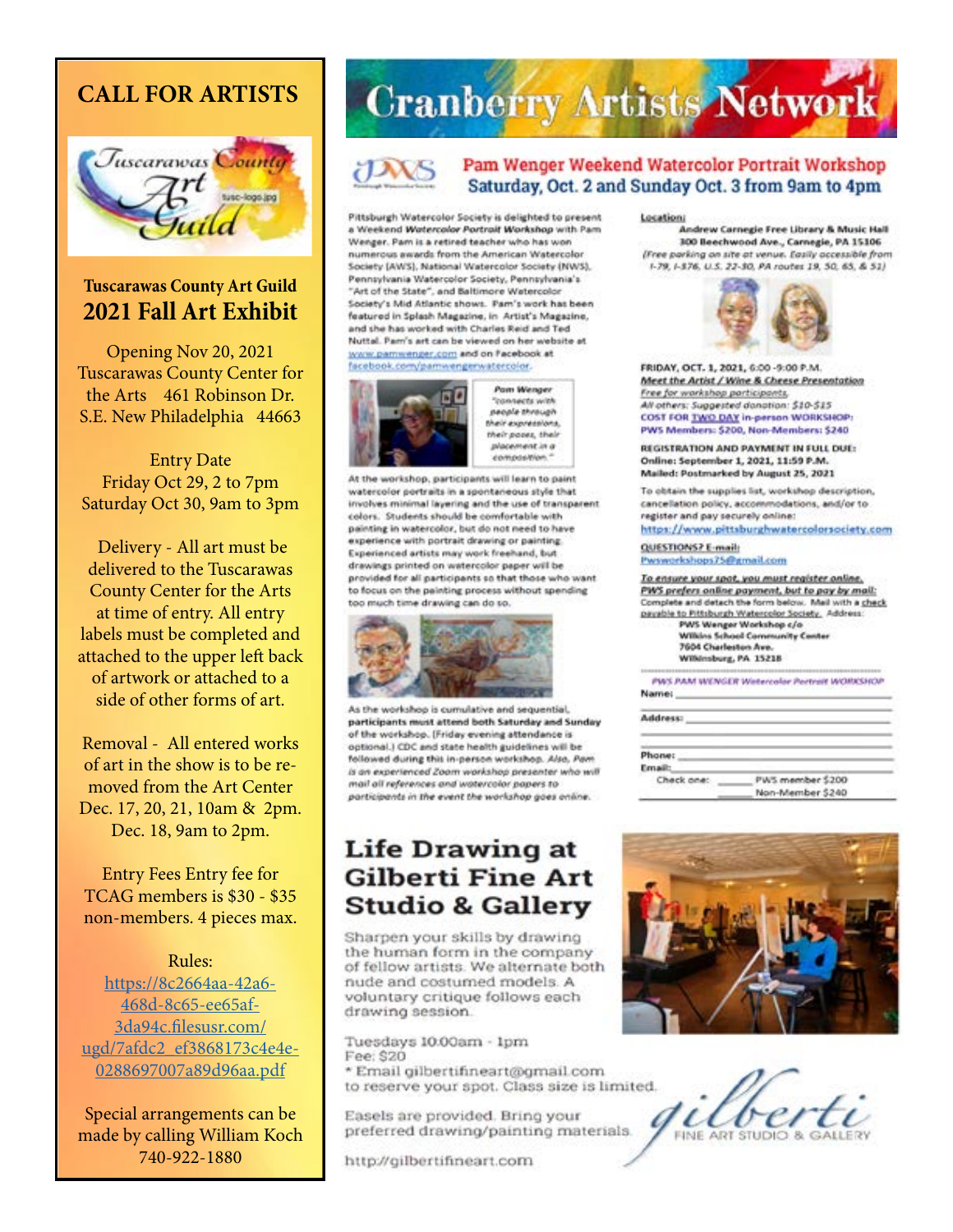## **Cranberry Artists Network**

the North Hills Art Center invites you to participate in our annual

# **TISAN MARKET** CALL FOR ARTISTS

We are preparing for the Holiday Artisan's Market and extend this invitation to you to display your creations for sale to holiday shoppers. We are looking for a wide variety of items, including holiday & home decor, jewelry, pottery, glass, paper arts, fashion items, stained glass, knitwear, and more

Market Dates: November 20-December 11, 2021 Preview Party: November 19, 6pm-9pm Market Hours: Mondays thru Saturdays: 10am-3pm, Tuesday Evenings: 7pm-9pm Delivery of items: November 8-12, 10am-3pm; November 9, 7-9pm & November 13, 10am-12pm Pick up of items: December 14, 7-9pm, Dec 15-17, 10am-3pm; Dec 18, 10am-12pm (tentative) Please register to reserve your place by October 15 - or as space allows. See our website (artshowpape) for more info & to download general instructions, inventory list & show flyer.

WE LOOK FORWARD TO DISPLAYING AND SELLING YOUR CREATIONS!



#### **Stifel Fine Arts Center Holiday Art Show & Sale Call for Artists**

**Nov 5 – Dec 23, 2021 Stifel Fine Arts Center, Wheeling Schrader Center, Oglebay Park**

*Opening reception: 5-8pm Thursday, November 11, 2021*

Oglebay Institute's annual Holiday Art Show & Sale is an extraordinary holiday shopping event featuring fine art and crafts from the region's most talented artists. The exclusive six-week show provides an outstanding opportunity for selected artists to sell to thousands of enthusiastic shoppers in TWO ideal locations – the historic Stifel Fine Arts Center, located on the highly traveled National Road in Wheeling, and the Schrader Environmental Education Center, located in the worldclass Oglebay Park.

#### **Apply Here:**

#### **[https://oionline.com/stifel/holi](https://oionline.com/stifel/holiday-art/#apply)[day-art/#apply](https://oionline.com/stifel/holiday-art/#apply)**

Part of the Oglebay Institute mission is to serve as a resource for artists and emerging artists and provide opportunities for them to exhibit, sell and promote their work to the public. The Holiday Art Show and Sale provides extensive space, staff and marketing resources to artists and gives the public a refreshing alternative to traditional retail. Shoppers can purchase one-of-a-kind gifts for the holidays while becoming familiar with the work of numerous artists and artisans.



#### **Holiday Mart - Annual Sale of Artist Made Gifts In-person & Online Nov 26 - Dec 12, 2021**

We are excited to offer our annual Holiday Mart in-person again this December! But are also excited about our new online audience and sales! So in 2021, we will be offering both!!

[https://sweetwaterartcenter.org/call\\_for\\_artists/holiday-mart-2021/](https://sweetwaterartcenter.org/call_for_artists/holiday-mart-2021/)

**Deadline: Sept 12, 2021**



Sweetwater Center for the Arts Community. Classes. Culture.